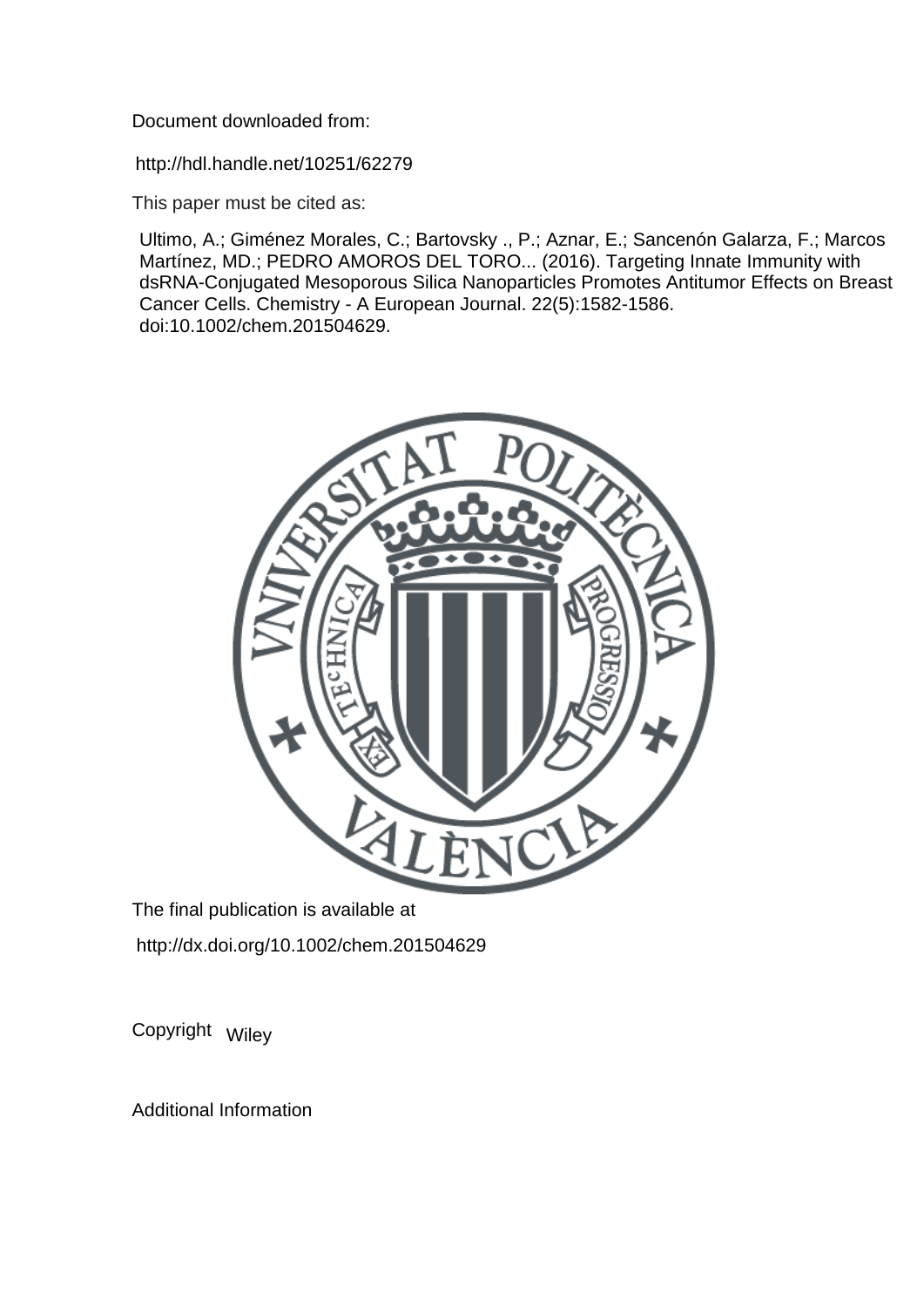## **Targeting Innate Immunity with dsRNA-Conjugated Mesoporous Silica Nanoparticles Promotes Anti-Tumor Effects on Breast Cancer Cells**

Amelia Ultimo,<sup>+[a,b]</sup> Cristina Giménez,<sup>+[a,b]</sup> Pavel Bartovsky,<sup>[a,b]</sup> Elena Aznar,<sup>[a,b]</sup> Félix Sancenón,<sup>[a,b]</sup> M. Dolores Marcos,[a,b] Pedro Amorós,[c] Ana R. Bernardo,[d] Ramón Martínez-Máñez,\*[a,b] Ana M. Jiménez-Lara $^{t[d]}$  and José R. Murguía $^{[a,b]}$ 

**Abstract:** We describe herein a Toll-like receptor 3 (TLR3) targeting delivery system based in mesoporous silica nanoparticles capped with the synthetic double stranded RNA polyinosinic-polycytidylic acid (poly(I:C)) for controlled cargo delivery in SK-BR-3 breast carcinoma cells. Our results showed that poly(I:C)-conjugated nanoparticles efficiently targeted breast cancer cells due to dsRNA/TLR3 interaction. Such interaction also triggered apoptotic pathways in SK-BR-3, significantly decreasing cells viability. Poly(I:C) cytotoxic effect in breast carcinoma cells was enhanced by loading nanoparticles mesopores with the anthracyclinic antibiotic doxorubicin, a commonly used chemotherapeutic agent.

Breast cancer is the most commonly diagnosed malignancy and the deadliest among women worldwide, accounting for 25% of all cancer cases and 15% of all cancer deaths.[1] Breast cancer incidence is especially high in developed countries, where it seems to be destined to augment due to the expected increase of elderly population; more than 40% of breast cancer patients, in fact, are women aged over 65.<sup>[2]</sup> Therefore, improving existing breast cancer treatment strategies, that still present significant adverse effects or limited efficacy in some molecular subtypes of the disease and in metastatic patients, is a medicine challenge.

An interesting field in cancer-fighting research is immunotherapy, not directed to eliminate cancer cells but to activate and enhance the innate immune system performance

[a] A. Ultimo, C. Giménez, Dr. P. Bartovsky, Dr. E. Aznar, Dr. F. Sancenón, Dr. M.D. Marcos, Prof. R. Martínez-Mañez, Dr. J.R. Murguía Centro de Reconocimiento Molecular y Desarrollo Tecnológico

(IDM). Unidad Mixta Universitat Politècnica de València-Universitat de València. Camino de Vera s/n 46022, Valencia, Spain

[b] A. Ultimo, C. Giménez, Dr. P. Bartovsky, Dr. E. Aznar, Dr. F. Sancenón, Dr. M.D. Marcos, Prof. R. Martínez-Mañez, Dr. J.R. Murguía CIBER de Bioingeniería, Biomateriales y Nanomedicina (CIBER-

BBN) E-mail: [rmaez@qim.upv.es](mailto:rmaez@qim.upv.es)

[c] Dr. P. Amorós

Instituto de Ciencia de los Materiales (ICMUV)

Universitad de Valencia, Valencia, Spain [d] Dr. A.R. Bernardo, Dr. A.M. Jiménez-Lara Instituto de Investigaciones Biomédicas A. Sols CSIC-UAM Arturo Duperier, 4, 28029 Madrid, Spain E-mail[: amjimenez@iib.uam.es](mailto:amjimenez@iib.uam.es)

> Supporting information for this article is given via a link at the end of the document.

against tumours.<sup>[3]</sup> In recent years different kinds of immunotherapeutic approaches have been developed following two main paths: immune checkpoints blockade, to avoid immunosuppressive mechanisms often enhanced in tumours, and the use of ligands for Toll-like receptors (TLRs) to potentiate immune stimulatory pathways.In the present work, we focused on this second option, taking into account that the innate immunity receptors TLRs are functionally expressed in different types of tumour cells, where they may influence cancer growth and host immune responses.<sup>[4]</sup>

Currently, only few TLRs ligands have US Food and Drug Administration approval: Imiquimod, a TLR7 agonist used for the treatment of non-invasive transitional cell carcinoma of bladder, and two TLR2/TLR4 agonists, the bacillus Calmette-Guérin (BCG), applied to superficial basal cell carcinoma, and the monophosphoryl lipid A (MPL), approved as a component in human papillomavirus (HPV)-16/18 vaccine.<sup>[5]</sup> However, another interesting compound that has shown cytotoxic effects in different types of cancer is polyinosinic-polycytidylic acid (poly(I:C)), a synthetic dsRNA agonist of TLR3.dsRNA efficacy in oncologic treatments was tested in different studies carried out between 70s and 90s. In the last decade, Salaun and coworkers not only found that poly(I:C) can directly kill cancer cells of different breast cancer cell lines inducing apoptosis through a complex pathway that determines the production of type I interferons and the consequent activation of the apoptotic effector caspase 3, the death ligand TRAIL and the tumour suppressor protein p53, but also demonstrated that breast carcinoma patients overexpressing TLR3 respond adequately to dsRNA adjuvant treatments.<sup>[6]</sup>

From another point of view the design of gated silica mesoporous materials for mass transport and controlled release has recently attracted a great attention. Since the first example reported by Fujiwara and coworkers in 2003,  $[7]$ several mesoporous gated materials displaying controlled release triggered by target chemical, $[8]$  physical $[9]$ and biochemical<sup>[10]</sup> stimuli have been described. Furthermore, the possibility of retaining the cargo and release it on command and spatiotemporally is a relevant feature that makes this technology suitable for the development of new efficient and safe drug delivery nanodevices. In this context, mesoporous silica nanoparticles (MSNs) supports are widely used in nanomedicine applications thanks to their unique characteristics, such as high homogeneous porosity, inertness, robustness, thermal stability and high loading capacity.[11] Owing to their properties, these supports have been reported to be able to act as multifunctional delivery platforms for the controlled release of therapeutic agents for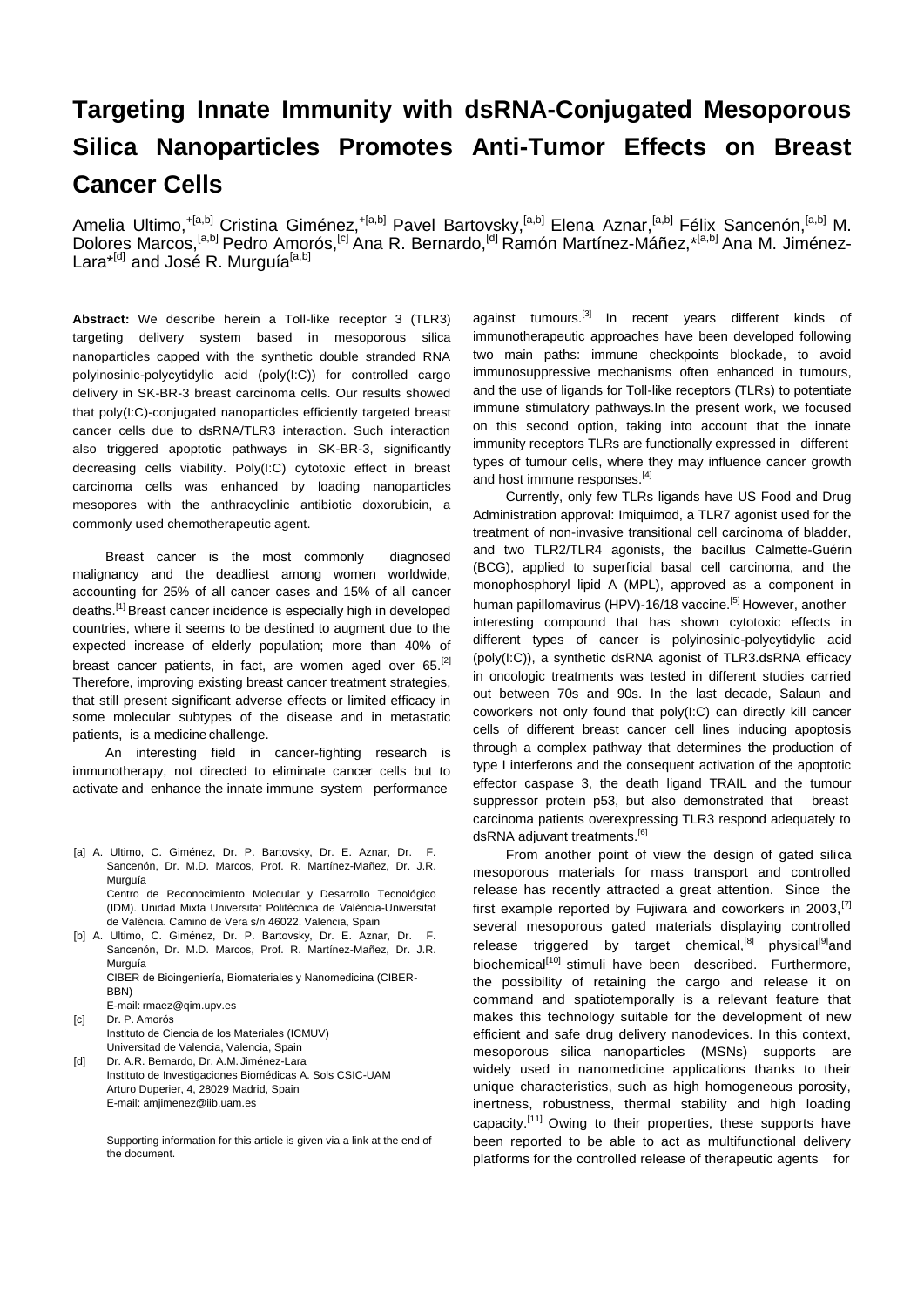the treatment of a wide variety of disease models, including cancer models, at cellular and *in vivo* levels.<sup>[12]</sup> MSNs are able to enclose and protect hydrophobic and hydrophilic drugs during their transport, overcoming common issues such as poor solubility and stability or the existence of undesired side effects.<sup>[13]</sup> In addition, surface functionalization with specific targeting moieties allows these nanodevices to gain selectivity towards specific cells types.<sup>[14]</sup>In order to achieve this, specific biomolecules whose receptors are overexpressed in target cells can be anchored to the surface of the nanoparticles. Until now, several specific ligands of overexpressed cancer cell receptors have been studied $15$  to take a step forward to an active and specific tumor-targeting strategy. However, this is still an incipient area of research using MSNs and there is a need for further studies.



**Scheme 1.** Expected performance of **S2** material in SK-BR-3 breast cancer cells. 1) Poly(I:C) decorated MSNP recognition by TLR3 and receptor-mediated endocytosis; TLR3 activation triggers apoptotic cascade; 2) MSNs entrapment in endosome; 3) Intracellular transport and endosome fusion with lysosome; 4) MSNs degradation by lysosomal digestive enzymes and doxorubicin release. Doxorubicin intercalation into DNA causes topoisomerase II inhibition by stabilization of the DNAtopoisomerase II complex, leading to cell death.

In this context, and bearing in mind the interest in the design of new delivery systems, we were interested in attempting the design of targeted delivery nanoparticles to breast cancer cell. In this scenario, despite the use of ligands for TLR3 (such as poly(I:C)) in certain clinical studies, their combination with nanoparticles has not been reported yet. Here, we describe a targeting delivery system based in MSNs decorated with synthetic dsRNA (poly(I:C)), as a novel vehicle for drug delivery in breast cancer cells. We took advantage of a breast cancer cell system (SK-BR-3) which expresses  $TLR3^{[16]}$  to characterize the effect of dsRNA-conjugated nanoparticles in tumor cell viability. Our delivery system is depicted in Scheme 1. It is based on the use of MSNs as carrier support, loaded with a suitable reporter (i.e. sulforhodamine B, **S1**material) or with a cytotoxic drug (i.e. doxorubicin, **S2** material) and externally functionalized with the synthetic double-stranded RNA

poly(I:C) that would block the pores thus inhibiting cargo release.Since TLR3 is located in plasma membrane and in the endosomal compartment, we speculate that poly(I:C) would interact with TLR3, resulting in caspase-3 activation and receptor-mediated endocytosis of nanoparticles in breast cancer cells. Once endocytosed, lysosomal enzymes would degrade poly(I:C) chains, induce the uncapping of the pores and release the entrapped guest. In the case of **S2** nanoparticle, loaded with doxorubicin, it was expected asynergistic effect due to the effect of poly(I:C) and the

cytotoxicity of doxorubicin via topoisomerase-2 inhibition.<sup>[17]</sup> In order to prepare the gated nanodevices, silica

mesoporous (MCM-41-type) nanoparticles were selected as inorganic scaffolds. Calcined MCM-41 nanoparticles were loaded with a suitable dye (sulforhodamine B) and the external surface was functionalized with 3 aminopropyltriethoxisilane. Then, the reaction of the anchored amino groups with the previously activated anchored amino groups with the previously phosphate groups of poly(I:C) chains resulted in a poly(I:C)-

funcionalized solid (solid **S1**) (see Supporting Information for details).



**Figure 1.** Powder X-ray diffraction pattern of (a) as made MCM-41, (b) calcined MCM-41 and (c) solid **S1** showing the typical reflections of MCM-41 hexagonal array. TEM representative images of (D) calcined MCM-41 and (E) solid **S1** showing typical porosity of MCM-41 mesoporous matrix.

The structure of the starting MSNs and of the final **S1**  material was confirmed by X-ray diffraction and TEM studies (Figure 1). The X-ray diffraction pattern of **S1** showed the characteristic diffraction peak (100) indicating that the structure of the mesoporous scaffold was not modified by dye loading process and further functionalization to obtain the capped material.  $N_2$ adsorption–desorption isotherm of **S1** (see Supporting Information) was typical of capped mesoporous systems, and a significant decrease in the  $N_2$  volume adsorbed and surface area (116.5  $m^2$  g<sup>-1</sup>) was observed when compared with the starting MCM-41-based MSNs (1045.7  $m^2$  g<sup>-1</sup>).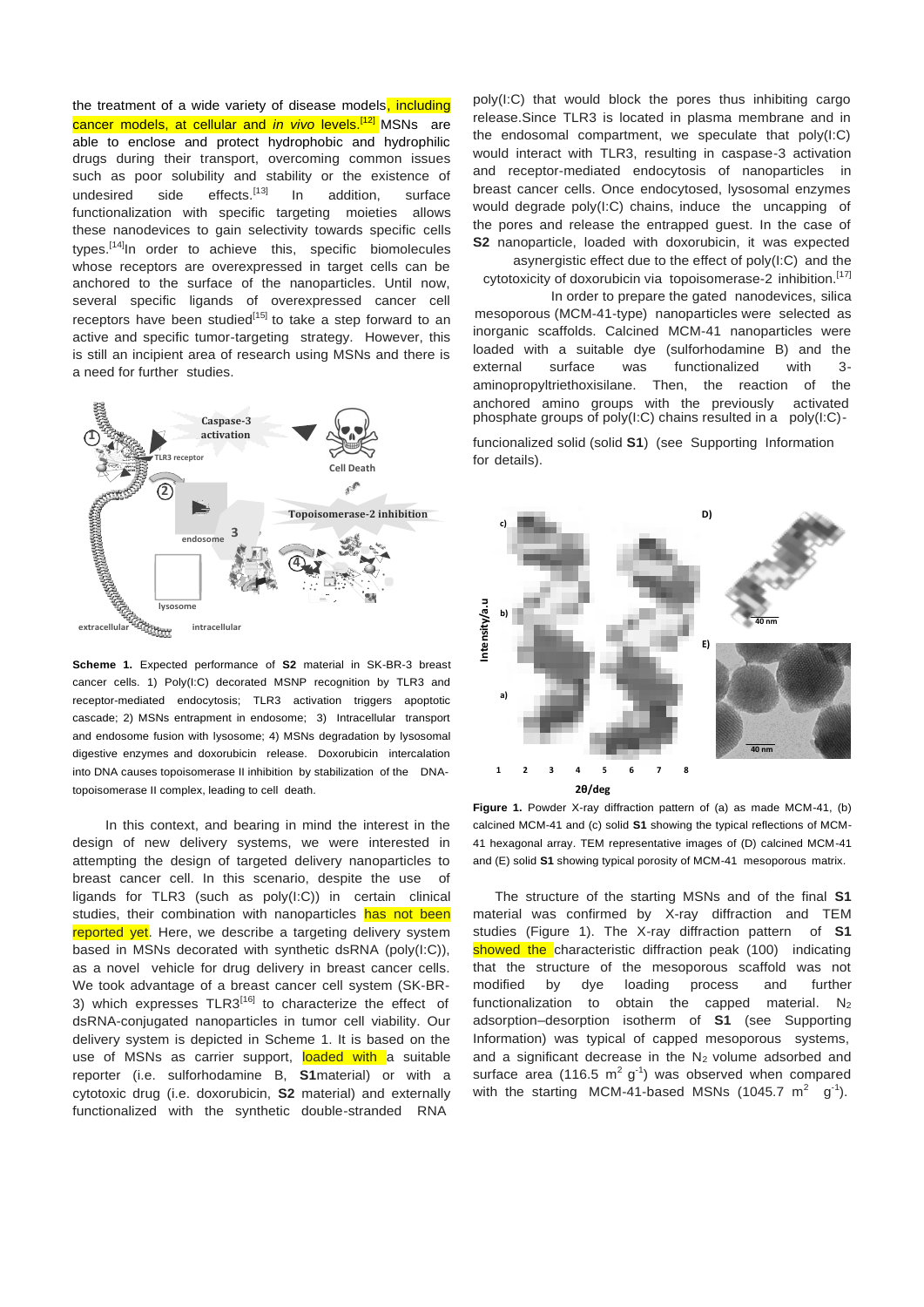Moreover, contents of 15.6 mg.g<sup>-1</sup>SiO<sub>2</sub> of dye and 191.8 mg. g-1SiO2 of poly(I:C) on solid **S1** were determined by elemental analysis and thermogravimetric studies.

To test the gating properties of the solid, *in vitro* studies of sulforhodamine B delivery from MSNs **S1**were performed.



**Figure 2.** Sulforhodamine B release profile from solid **S1** (a) in 10 mM PBS medium and (b) in presence of purified lysosomal extract.

In a typical experiment, 1 mg of **S1** was suspended in 500 µL of deionized water. The suspension was divided into two aliquots of 250 µL and 1 mL of 10 mM PBS or 1 mL of purified lysosomal extract was added. The purified lysosomal extract was obtained using the Lysosome Isolation Kit (LYSISO1). The suspensions were stirred and aliquots were taken at scheduled times. The amount of dye released from **S1** was determined by monitoring sulforhodamine B emission in the solution as a function of time ( $\lambda_{ex}$ =554 nm,  $\lambda_{em}$  =575 nm). In PBS medium, a poor delivery was found(see Figure 2) indicating that most of the dye remained in the nanoparticles. In contrast, in the lysosomal extract media a large release of sulforhodamine B was observed. This was attributed to the enzymatic degradation of poly(I:C) chains which resulted in cargo delivery. The obtained results confirmed the triggering event hypothesis, i.e. whereas solid **S1** displayed a very low release, the presence of lysosomal enzymes induced the delivery of the entrapped guest.

Controlling cell targeting and penetrability of drugs is an important issue in modern medicine. Therefore, after demonstrating the effective capping and delivery in lysosomal extract of **S1**, we evaluated **S1**-induced TLR3 internalization in breast cancer SK-BR-3 cells, which express high levels of the membrane receptor TLR3.



**Figure 3.** Internalization and release of sulforhodamine B or doxorubicin by **S1** and **S2** nanoparticles, respectively, in SK-BR-3 cells. Cells were treated with 50 μg/ml of equivalent poly(I:C) in **S1** or **S2** nanoparticles for 48h. DAPI nuclei staining was carried out before of confocal microscope observation. Representative phase contrast (PhC), DAPI, sulforhodamine B (ShR), doxorubicin (Dox) and combined (Merge) images are shown. White symbols indicate cells apoptotic degradation (nuclei fragmentation, cytoplasm degeneration). In **S2**-treated cells DAPI and doxorubicin colocalize in the nuclei.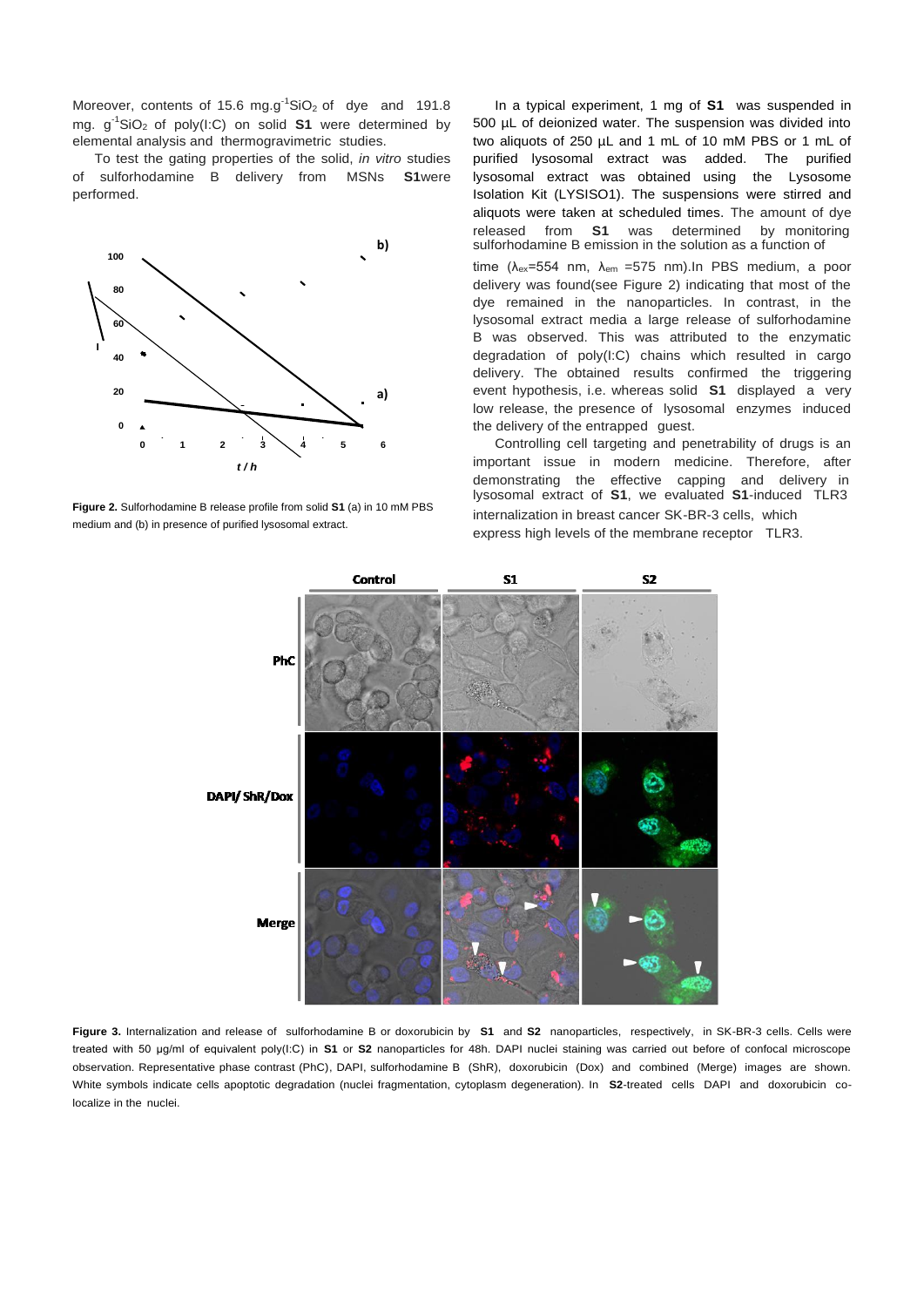As stated above, interaction of the TLR3 receptor with poly(I:C), has been described to induce its rapid internalization and trigger caspase-3 activation and cell death. In order to demonstrate the interaction of nanoparticles **S1** with TLR3, followed by internalization, cargo delivery and cell death, we evaluated the effect of the nanoparticles on SK-BR-3 cells. In a typical experiment SK-BR-3 cells were incubated for 48h with**S1**, and sulforhodamine B release was monitored by confocal microscopy.Remarkably, **S1**-treated SK-BR-3 cells clearly exhibited sulforhodamine Brelease from nanoparticles (see Figure 3).

In another step, we evaluated cell viability of **S1** inSK-BR-3 cells. Figure 5 shows dose-response experiments after 48h when using **S1** as a function of the amount of poly(I:C) in the nanoparticles. As seen,treatment with **S1**  nanoparticles produced a decrease in SK-BR-3 cells viability with IC<sub>50</sub> values of ca. 10<sup>2</sup> µg/mL. As stated above it has been reported that poly(I:C) can directly kill cancer cells inducing apoptosis and therefore cell viability of free poly(I:C) on SK-BR-3 cells was also evaluated using a similar experimental procedure to that followed for **S1**. However, is this case amounts of poly(I:C) of ca.  $10^3 \mu$ g/mL were only able to reduce cell viability to ca. 80%. These experiments allowed us to conclude that poly(I:C) is much more effective killing SK-BR-3 cells when incorporated in **S1**, compared with free poly(I:C), most likely due to an "enhanced concentration effect" due to the presence of a large amount of poly(I:C) on the surface of **S1**.

Moreover, in order to corroborate the specific targeting of **S1** in SK-BR-3 cells, we also performed competition assays with the TLR3/dsRNA complex inhibitor from Calbiochem. In these experiments, the viability of SK-BR-3 cells significantly decreased (to ca. 50%) after treatment with **S1**, while previous cell exposure to the inhibitor and further treatment with **S1** resulted in a cell viability of ca. 100% (see Figure 4b). This evidence clearly suggested the direct interaction between the gating and targeting synthetic dsRNApoly(I:C) in **S1** and the TLR3 receptor. Moreover, it was also observed that cell exposure to the inhibitor or to bare nanoparticles (data not shown) had no effect on cell viability (see Figure 4b). Additionally, to further prove that the viability decrease when SK-BR-3 cells are exposed to **S1** was due to the interaction of poly(I:C) with the TLR3 receptor and the activation of the apoptotic pathway (see Scheme 1), we confirmed the activation of caspase-3 by western blot assays after treatment of SK-BR-3 cells with **S1**. All these data indicated that **S1** triggers cell death in breast cancer SK-BR-3 cells by induction of apoptosis, which is accomplished through TLR3-induced internalization.

One advantage when using gated MSNs is the possibility of design poly-functional carriers with enhanced functionalities. As we have seen above, the design of **S1**  make full use of the great affinity of the synthetic dsRNApoly(I:C) to TLR3 receptor overexpressed inbreast cancer SK-BR-3 cells and the activation of the apoptotic

cascade. In addition, we envisioned that the toxicity of the nanoparticles could be enhanced via the preparation of a new carrier also capped with poly(I:C) but loaded in this case with the cytotoxic doxorubicin (nanoparticles **S2**). Solid **S2** was prepared using a similar procedure to that followed for **S1** and was fully characterized (see Supporting Information for details).

The X-ray diffraction pattern of **S2** shows the typical characteristic diffraction peak (100). Moreover,  $N_2$ adsorption–desorption isotherm of **S2** was typical of capped mesoporous materials, with a surface area of 180,46  $m^2$ g-<sup>1</sup>. Finally contents of 204,5 mg.g<sup>-1</sup>SiO<sub>2</sub> of doxorubicin and 79,9 mg.g-1SiO2 of poly(I:C) on solid **S2** were determined.

The possibility to retain cargo inside a carrier until its target is reached is an important and highly desirable feature in drug delivery systems to reduce side effects. In this context, *in vitro* release studies of doxorubicin from **S2**were performed in water (10 mM PBS) and in the presence of lysosomal extract (see Figure 4) following a similar procedure to that used for **S1** (*vide ante*). In PBS a remarkable baseline was observed, which indicated that doxorubicin remained in the nanoparticles without release. For instance, cargo delivery was lower than 10% at 24h. In contrast, cargo release in the presence of lysosomal extract was clearly found as an increase of the doxorubicin fluorescence versus time.



**Figure 4**. Doxorubicin release profile from solid **S2** (a) in 10 mM PBS medium and (b) in presence of purified lysosomal extract.

Cell viability studies of **S2** inSK-BR-3 cells performing dose response experiments were carried out and the results are shown in Figure 5a. Treatment of SK-BR-3 cells with **S2** resulted in a remarkable decrease in cell viability when compared with free poly(I:C) and with **S1**. For instance, for **S2** IC<sub>50</sub> values of ca.  $10^1 \mu$ g/mL were found, which indicated that **S2** showed a similar toxicity than **S1** when **S2** was used in concentrations 10 times lower. Cell death was also evaluated by confocal microscopy (see Figure 3). Cells showing apoptotic degradation (nuclei fragmentation, cytoplasm degeneration) and a colocalization in the nuclei of doxorubicin and DAPI dye was observed. The performed cellular studies suggested that **S2** induced cell death in SK-BR-3 cellsvia both (i)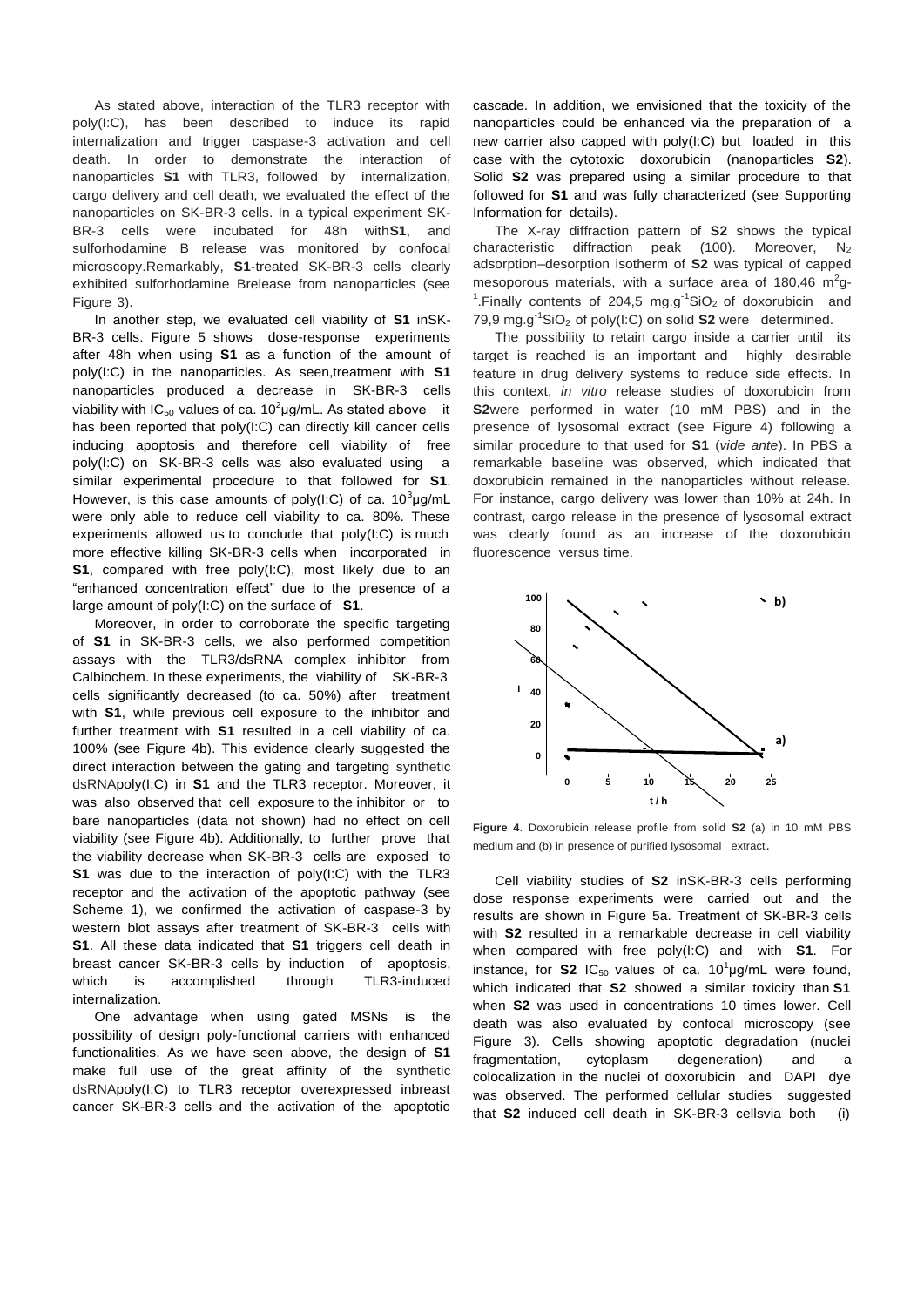interaction between capping molecules of poly(I:C) and the TLR3 receptor which induced caspase-3 activation and (ii) doxorubicin delivery. As stated above, the specific targeting of TLR3 by poly(I:C) has previously been described in breast cancer cells, however this is the first time that poly(I:C) has been combined with MSNs, additionally containing doxorubicin. Remarkably the nanoparticles capped with poly(I:C) andloaded with doxorubicin (i.e. **S2**) are much more toxic than those only functionalized with poly(I:C) (i.e. **S1**) suggesting a synergistic effect in killing cancer cells. Moreover targeting of doxorubicin to TLR3 expressing cells would not only enhance its antitumor effect yet would also diminish toxicity in normal cells.



**Figure 5.** a) Cells were treated with varying concentrations (from 0,001 to 500 μg/mL) of free poly(I:C)or of equivalent poly(I:C) in**S1** or **S2** nanoparticles during 48h and viability was determined by WST-1 assay. Nanoformulation improves poly(I:C) cytotoxicity on SK-BR-3 cells and **S2** toxicity is higher than **S1**, due to combined poly(I:C)-doxorubicin effect. All values are shown as the mean ± SD (n=3). b) SK-BR-3 cells were pretreated or not for4h with 10 μg/mL of TLR3/dsRNA complex inhibitor, and then treated with 50 μg/mLof equivalent poly(I:C) in **S1**for 48h. Control cells didn't undergo any treatment, and a control of just inhibitor treatment was included to confirm its less of toxicity. No **S1** nanoparticles cytotoxicity was observed while pretreating with the inhibitor.

TLR-3 neutralization by different molecules has been previously reported to show a strong cytotoxic activity. In this context killing TLR-3-expresing breast cancer cells by using a specifically designed nanocarrier such as **S2**, showing enhanced cytotoxicity, can be an effective approach to induce antitumoral activity in breast cancer cells. From a therapeutic perspective, it is noteworthy that breast cancer cells retain the ability to sense and response to mimetics of viral dsRNA in our nanofomulation. Currently, several ligands for TLR3 are being developed, such as

Hiltonol (Oncovir Inc.), Ampligen (Hemixpherx) or IPH3102 (Innate Pharma), and their antineoplasic effect is being evaluated in different clinical trials.<sup>[18]</sup> Moreover, as the TLR3 receptor has also been overexpressed in other cancer cells (e.g. melanoma,<sup>[6]</sup> prostate<sup>[19]</sup>), the specific targeting of chemoterapeutic agents to TLR3 receptor in nanosystems such as **S2** could be an effective strategy to treat different malignancies in which TLR3 overexpression has been described.

In conclusion, we have shown that synthetic dsRNAconjugated nanoparticles effectively target TLR3 expressing breast cancer cells, and produce a TLR3 mediated internalization of the nanoparticles, which correlates with a caspase-dependent apoptosis induction. Importantly, the nanoformulation improved cytotoxic effects when compared to naked poly(I:C) on breast cancer cells. We have also shown that dsRNA-conjugated nanoparticles can act as nano-carriers for the chemotherapeutic drug doxorubicin, improving the cytotoxicity of dsRNAconjugated nanoparticles. It is worth noting that TLR3 levels can be modulated by retinoic acid (RA) and other antitumor drugs.<sup>[16]</sup> Hence, by upregulating TLR3 levels with such treatments, it would be possible to further enhance the cytotoxicity of dsRNA-conjugated nanoparticles in breast tumors thus opening up new opportunities to be exploited. In particular, targeting innate immunity sensors with dsRNAconjugated nanodevices may provide an effective strategy for increasing the efficacy of current anticancer therapies in breast tumors.

## **Acknowledgements**

We thank the Spanish Government (projects SAF2010- 21195 and MAT2012-38429-C04-01) and the GeneralitatValenciana(project PROMETEOII/2014/047) forsupport.A Ultimo and C.Giménez are grateful to the Ministry of Education, Culture and Sport for their doctoral fellowships. We thank J. M.Cosgaya and M. J.Latasa for helpful discussions.

**Keywords:**mesoporous gated materials 1 • breast carcinoma • polyinosinic-polycytidylic acid • TLR3 • controlled drug delivery

- [1] L.A. Torre, F. Bray, R.L. Siegel, J. Ferlay, J. Lortet-Tieulent, A. Jemal, *CA Cancer J. Clin.,* **2015**, *65*, 87-108.
- [2] A. McGuire A., J.A.L. Brown, C. Malone, R. McLaughlin, M.J. Kerin, *Cancers*, **2015**, *7*, 908-929.
- [3] S. Stier, C. Maletzki, U. Klier, M. Linnebacher,*Clin. Dev. Immunol.*, **2013**, *2013*, 271246.
- [4] B. Huang, J. Zhao, H. Li, K. L. He, Y. Chen, S. H. Chen, L. Mayer, J. C. Unkeless, H. Xiong, *Cancer Res*, **2005**, *65*, 5009-5014.
- [5] Vacchelli E., A. Eggermont, C. Sautés-Fridman, J. Galon, L. Zitvogel, G. Kroemer, L.Galluzzi, *Oncoimmunology,* **2013**, *2*, 8.
- [6] a) B. Salaun, I. Coste, M.C. Rissoan, S.J. Lebecque, T. Renno, *J. Immunol.*, **2006**, *176(8)*, 4894-901; b) B. Salaun, L. Zitvogel, C. Asselin-Paturel, Y. Morel, K. Chemin, C. Dubois, C. Massacrier, R. Conforti, M. P.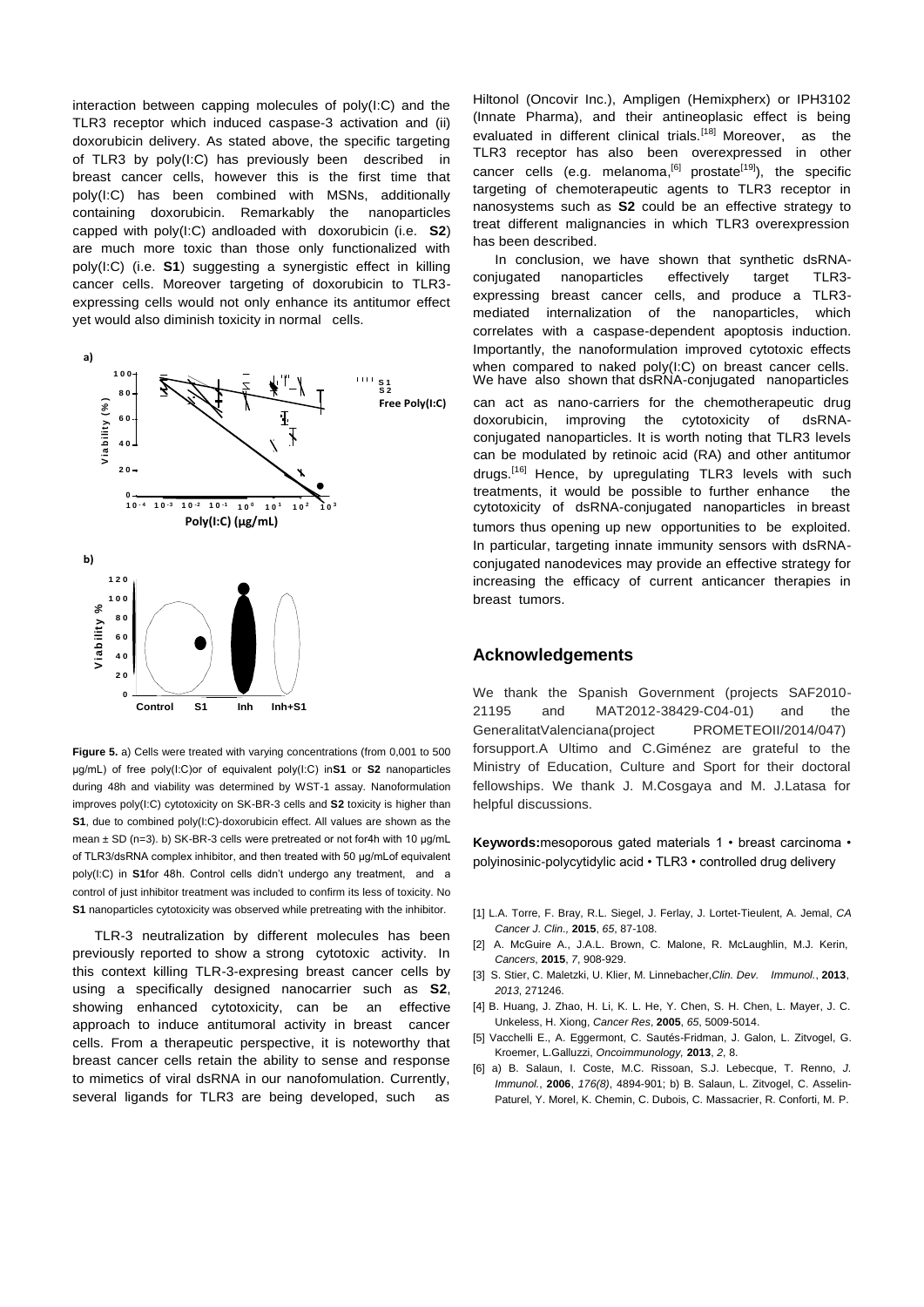Chenard, J.-C. Sabourin, A. Goubar, S.J. Lebecque, M. Pierres, D. Rimoldi, P. Romero, F. Andre, *Cancer Res.*, **2011**, *71*, 1607-1614.

- [7] N. K. Mal, M. Fujiwara, Y. Tanaka, *Nature*, **2003**, *421*, 350-353.
- [8] a) R. Casasús, E. Climent, M. D. Marcos, R. Martínez-Máñez, F. Sancenón, J. Soto, P. Amorós, J. Cano, E. Ruiz, *J. Am. Chem. Soc.,*  **2008**, *130*, 1903-1917; b) E. Climent, R. Martinez-Manez, F. Sancenon,M. D. Marcos, J. Soto, A. Maquieira, P. Amoros, *Angew Chem Int Ed*, **2010**, *49*, 7281-7283; c) C.-Y. Lai, B. G. Trewyn, D. M. Jeftinija, K. Jeftinija, S. Xu, S. Jeftinija, V. S. Y. Lin, *J. Am. Chem. Soc.,* **2003**, *125*, 4451-4459; d) R. Liu, P. Liao, J. Liu, P. Feng, *Langmuir*, **2011**, *27*, 3095-3099;e) C. Park, K. Oh, S. C. Lee, C. Kim, *Angew. Chem. Int. Ed.,* **2007**, *46*, 1455-1457.
- [9] a) E. Aznar, L. Mondragón, J. V. Ros-Lis, F. Sancenón, M. D. Marcos, R. Martínez-Máñez, J. Soto, E. Pérez-Payá, P. Amorós, *Angew. Chem.Int. Ed.,* **2011**, *50*, 11172-11175; b) E. Bringas, O. Koysuren, D. V. Quach, M. Mahmoudi, E. Aznar, J. D. Roehling, M. D. Marcos, R. Martinez-Manez, P. Stroeve, *Chem. Commun.,* **2012**, *48*, 5647-5649; c) Q. Fu, G. V. R. Rao, L. K. Ista, Y. Wu, B. P. Andrzejewski, L. A. Sklar, T. L. Ward, G. P. López, *Adv. Mater.*, **2003**, *15*, 1262-1266.
- [10] a) A. Bernardos, L. Mondragón, E. Aznar, M. D. Marcos, R. Martínez-Máñez, F. Sancenón, J. Soto, J. M. Barat, E. Pérez-Payá, C. Guillem, P. Amorós, *ACS Nano*, **2010**, *4*, 6353-6368; b) E. Climent, A. Bernardos, R. Martínez-Máñez, A. Maquieira, M. D. Marcos, N. Pastor-Navarro, R. Puchades, F. Sancenón, J. Soto, P. Amorós, *J. Am. Chem. Soc.,* **2009**, *131*, 14075-14080; c) C. Park, H. Kim, S. Kim, C. Kim, *J. Am. Chem. Soc.,* **2009**, *131*, 16614-16615; d) K. Patel, S. Angelos, W. R. Dichtel, A. Coskun, Y.-W. Yang, J. I. Zink, J. F. Stoddart, *J. Am. Chem. Soc.,* **2008**, *130*, 2382-2383; e) A. Schlossbauer, J. Kecht, T. Bein, *Angew. Chem.Int. Ed.,* **2009**, *48*, 3092-3095; f) A. Schlossbauer, S. Warncke, P. M. E. Gramlich, J. Kecht, A. Manetto, T. Carell, T. Bein, *Angew. Chem.Int. Ed.,*  **2010**, *49*, 4734-4737; g) A. Agostini, L. Mondragón, L. Pascual, E. Aznar, C. Coll, R. Martínez-Máñez, F. Sancenón, J. Soto, M. D. Marcos, P. Amorós, A. M. Costero, M. Parra, S. Gil, *Langmuir*, **2012**, *28*, 14766- 14776.
- [11] C. T. Kresge, M. E. Leonowicz, W. J. Roth, J. C. Vartuli, J. S. Beck, *Nature*,**1992**, *359*, 710-712.
- [12] N. Z. Knezevic, J.-O. Durand, *Chem. Plus Chem*., **2015**, *80*, 26-36.
- [13] a) C. Argyo, V. Weiss, C. Bräuchle, T. Bein, *Chem. Mat.*, **2013**, *26*, 435- 451; b) D. Peer, J. M. Karp, S. Hong, O. C. Farokhzad, R. Margalit,R. Langer, *Nature Nano*, **2007**, *2*, 751-760; c) R. A. Petros, J. M. DeSimone, *Nature Rev Drug Discov*, **2010**, *9*, 615-627; d) V. Wagner, A. Dullaart, A.- K. Bock, A. Zweck, *Nature Biotech*, **2006**, *24*, 1211-1217.
- [14] A. Agostini, L. Mondragón, A. Bernardos, R. Martínez-Máñez, M. D. Marcos, F. Sancenón, J. Soto, A. Costero, C. Manguan-García, R. Perona, M. Moreno-Torres, R. Aparicio-Sanchis, J. R. Murguía, *Angew. Chem. Int. Ed.,* **2012**, *51*, 10556-10560.
- [15] a) M. Xie, H. Shi, Z. Li, H. Shen, K. Ma, B. Li, S. Shen, Y. Jin, *Colloids and Surfaces B: Biointerfaces*, **2013**, *110*, 138-147; b) Y. Wang, W. Shi, W. Song, L. Wang, X. Liu, J. Chen, R. Huang, *J. Mater. Chem.,* **2012**, *22*, 14608-14616; c) D. P. Ferris, J. Lu, C. Gothard, R. Yanes, C. R. Thomas, J.-C. Olsen, J. F. Stoddart, F. Tamanoi, J. I. Zink, *Small*, **2011**, *7*, 1816- 1826; d) B. Xu, Y. Ju, G. Song, Y. Cui, *Journal of Nanoparticle Research,*  **2105**, *15*, 1-12; e) C.-P. Tsai, C.-Y. Chen, Y. Hung, F.-H. Chang, C.-Y. Mou,*J. Mater. Chem.,* **2009**, *19*, 5737-5743.
- [16] A. R. Bernardo, J. M. Cosgaya, A. Aranda, A. M. Jimenez-Lara, *SO - Cell Death Dis.*, **2013**, Jan 31*;4:e479. doi: 10.1038/cddis.2013.5.*
- [17] a) [S. Patel,](http://molpharm.aspetjournals.org/search?author1=Sandhiya%2BPatel&sortspec=date&submit=Submit) [A. U. Sprung,](http://molpharm.aspetjournals.org/search?author1=Antje%2BU.%2BSprung&sortspec=date&submit=Submit) [B. A. Keller,](http://molpharm.aspetjournals.org/search?author1=Beatrice%2BA.%2BKeller&sortspec=date&submit=Submit) [V. J. Heaton,](http://molpharm.aspetjournals.org/search?author1=Victoria%2BJ.%2BHeaton&sortspec=date&submit=Submit) [L. M. Fisher,](http://molpharm.aspetjournals.org/search?author1=L.%2BMark%2BFisher&sortspec=date&submit=Submit) *Molecular Pharmacology,* **1997**,*52- 4*,658-666; b) [Y. L. Lyu,](http://cancerres.aacrjournals.org/search?author1=Yi%2BLisa%2BLyu&sortspec=date&submit=Submit) [J. E.](http://cancerres.aacrjournals.org/search?author1=John%2BE.%2BKerrigan&sortspec=date&submit=Submit) [Kerrigan,](http://cancerres.aacrjournals.org/search?author1=John%2BE.%2BKerrigan&sortspec=date&submit=Submit) [C. P. Lin,](http://cancerres.aacrjournals.org/search?author1=Chao-Po%2BLin&sortspec=date&submit=Submit) [A. M. Azarova,](http://cancerres.aacrjournals.org/search?author1=Anna%2BM.%2BAzarova&sortspec=date&submit=Submit) [Y. C. Tsai,](http://cancerres.aacrjournals.org/search?author1=Yuan-Chin%2BTsai&sortspec=date&submit=Submit) [Y. Ban,](http://cancerres.aacrjournals.org/search?author1=Yi%2BBan&sortspec=date&submit=Submit) [L. F. Liu,](http://cancerres.aacrjournals.org/search?author1=Leroy%2BF.%2BLiu&sortspec=date&submit=Submit)  *Cancer Res ,***2007**,*67*,8839-8846.
- [18] L. Galluzzi, E. Vacchelli, A. Eggermont, W. H. Fridman, J. Galon, C. Sautes-Fridman, E. Tartour, L. Zitvogel, G. Kroemer, *Oncoimmunology*, **2012**, *1*, 699-716.
- [19] A. Paone, D. Starace, R. Galli, F. Padula, P. De Cesaris, A. Filippini, E. Ziparo, A. Riccioli, *Carcinogenesis*, **2008**, *29(7)*, 1334-42.